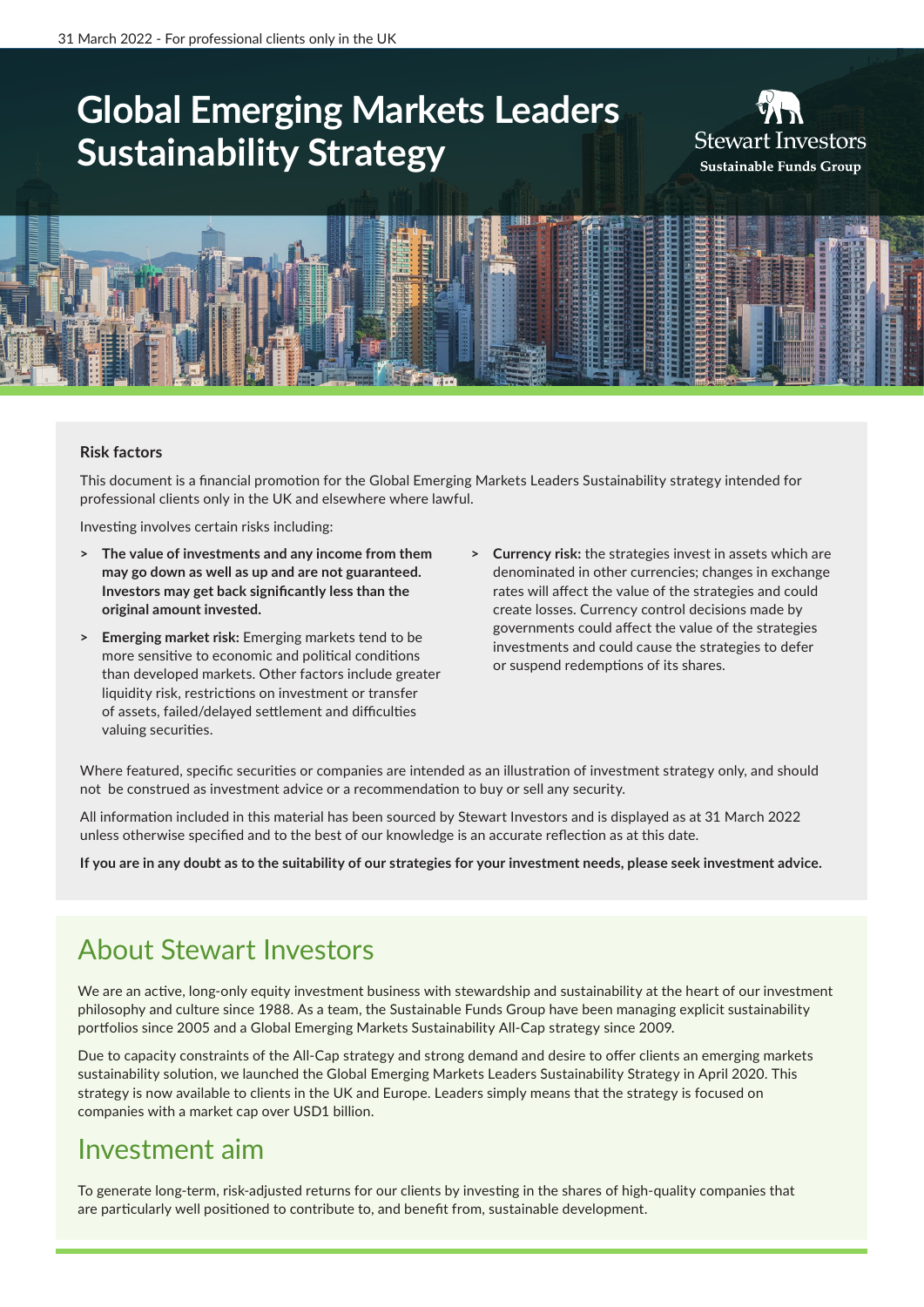# Key facts\*

| <b>Strategy launch</b>                          | April 2020                                                       |
|-------------------------------------------------|------------------------------------------------------------------|
| <b>Strategy size</b>                            | GBP 251 mil / USD 330 mil                                        |
| Lead portfolio manager                          | Jack Nelson                                                      |
| <b>Investment team</b>                          | Sustainable Funds Group<br>14 analysts                           |
| Number of companies*                            | 25-60 (currently 40)                                             |
| Active share*                                   | 89%                                                              |
| Investment horizon                              | $5-10+$ years                                                    |
| Name turnover<br>(since launch)*                | 20% p.a.                                                         |
| <b>Market capitalisation</b>                    | > USD1 billion                                                   |
| <b>Comparator benchmark</b>                     | <b>MSCI Emerging Markets Index</b>                               |
| <b>Vehicles</b>                                 | UK OFIC<br>Irish VCC - UCITS                                     |
| Annual management charge                        | Early bird fee: 0.64%<br>Standard fee: 0.80%                     |
| <b>Estimated ongoing charge</b><br>figure (OCF) | Early bird fee: 0.79%<br>Standard fee: 0.95%<br>(maximum capped) |
| Currencies available                            | GBP, USD, EUR, CAD, CHF, SEK                                     |

### Investment philosophy

- > **We are stewards.** Our role is to allocate society's capital to productive uses, in accordance with our [Hippocratic Oath](https://www.stewartinvestors.com/all/sustainable-funds-group/how-we-invest/hippocratic-oath.html).
- > **We are long-term.** Our time horizon is measured in years, not weeks, and we value companies accordingly.
- > **We invest only in companies contributing to a more sustainable future.** We engage constructively as owners to help companies on their sustainability journeys.
- > **We invest only in high-quality companies.** We invest in companies with exceptional cultures, strong franchises and resilient financials.
- > **We believe capital preservation is important for capital growth.** We define risk as the possibility of the permanent loss of client capital.

**This philosophy is proven across strategies and business cycles for nearly four decades.**

\* Source: Stewart Investors as at 31 March 2022. Data shown for a representative Stewart Investors Global Emerging Markets Leaders Sustainability account.

Since launch date for turnover: 1 April 2020. Parameters shown are guidelines only and not hard risk limits. This information is provided for illustrative purposes to demonstrate Stewart Investors' activity within the strategy for the period shown. It is not a recommendation or solicitation to purchase or invest in any fund. Differences between the representative account-specific constraints, currency or fees and those of a similarly managed fund or mandate would affect results.

### Sustainability in emerging markets

We seek to invest in high-quality companies that produce necessary products and services in a responsible manner. We believe that incorporating [sustainability](https://www.stewartinvestors.com/all/sustainable-funds-group/how-we-invest/our-approach.html) considerations into our stock picking helps us in two ways.

- Developing countries will not be able to follow the same resource-intensive and consumption-driven model of development taken by today's developed countries. We are looking for companies that are well positioned to meet the challenge of sustainable development. We have strong conviction that such companies face fewer risks and are better placed to deliver positive long-term returns to shareholders.
- Sustainability is a particularly useful approach to gauge the quality of companies. We believe managers and owners who treat their employees, the environment and society at large well are more likely to allow minority shareholders to participate in the success of the business; in contrast we believe those who are willing to cut corners are likely to act in unscrupulous ways if given the opportunity. Incorporating sustainability in this way aids our bottom-up stock picking process. In emerging markets, insisting on robust governance is crucial to risk mitigation since corporate governance standards are often poor.

While we don't carry out negative screening, the output of our bottom-up approach means that we do not invest in companies with material exposure to harmful products including weapons, tobacco, alcohol, gambling and fossil fuels. Nor do we believe weneed to invest in such companies to deliver the long-term, sustainable returns our clients expect. Visit our [website](https://www.stewartinvestors.com/all/sustainable-funds-group/our-policies.html) to view our position on harmful and controversial products and services and our climate change statement.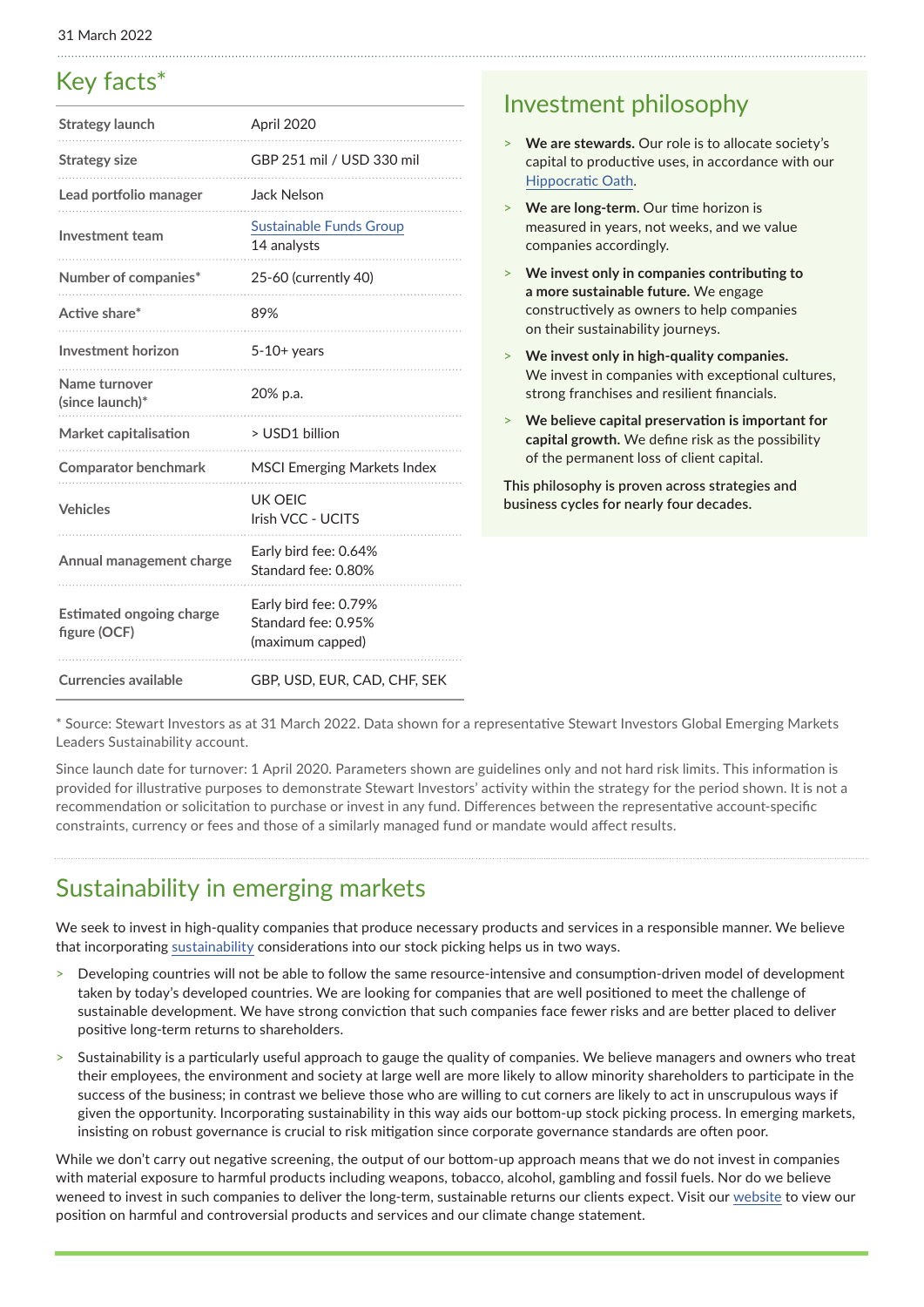# Top 10 holdings - high conviction

We have a bottom-up approach and aim to invest only in well-stewarded, high quality companies with sustainability at the heart of all investment considerations. Our portfolios are high conviction (top 10 holdings typically 30%-50%) and are completely benchmark agnostic.

| Company                                                                                      | Country       | Portfolio (%) | Index (%) |
|----------------------------------------------------------------------------------------------|---------------|---------------|-----------|
| Unicharm<br>Personal care products including diapers, incontinence pads and feminine hygiene | Japan         | 5.7           |           |
| <b>HDFC</b><br>Leading provider of housing loans in India with strong brand reputation       | India         | 5.5           | 0.7       |
| <b>Tata Consultancy Services</b><br>IT services, consulting and outsourcing                  | India         | 5.0           | 0.6       |
| <b>Taiwan Semiconductor</b><br>World's largest semiconductor foundry                         | Taiwan        | 4.8           | 7.0       |
| Mahindra & Mahindra<br>One of India's most respected and successful industrial groups        | India         | 4.5           | 0.1       |
| <b>Natura</b><br>Brazilian beauty and personal care group                                    | <b>Brazil</b> | 4.3           | 0.1       |
| <b>Marico</b><br>Consumer products and services spanning health, beauty and wellness         | India         | 4.2           |           |
| <b>Tech Mahindra</b><br>Information, communication and networking technology solutions       | India         | 4.1           | 0.2       |
| Hova<br>Lenses and glasses for vision, diagnostic and technical equipment                    | Japan         | 3.2           |           |
| Infosys<br>Indian global consulting and IT services company                                  | India         | 3.1           | 1.2       |
|                                                                                              |               | 44.4          | 9.9       |

Source: Stewart Investors as at 31 March 2022. Data shown is for a representative Stewart Investors Global Emerging Markets Leaders Sustainability account and the MSCI Emerging Markets Index. This information is provided for illustrative purposes to demonstrate Stewart Investors' activity within the strategy for the period shown. It is not a recommendation or solicitation to purchase or invest in any fund. Differences between the representative account-specific constraints, currency or fees and those of a similarly managed fund or mandate would affect results. Numbers may not add to totals due to rounding. This stock information does not constitute any offer or inducement to enter into any investment activity.

Our interactive [Portfolio](https://www.stewartinvestors.com/all/sustainable-funds-group/introducing-portfolio-explorer/portfolio-explorer.html)  [Explorer](https://www.stewartinvestors.com/all/sustainable-funds-group/introducing-portfolio-explorer/portfolio-explorer.html) tool allows you to explore strategies, companies, countries and sustainability issues of interest in four views – map, Sustainable Development Goals, climate solutions and human development pillars.



For more information please contact: [client.engagement@stewartinvestors.com](mailto:client.engagement%40stewartinvestors.com?subject=)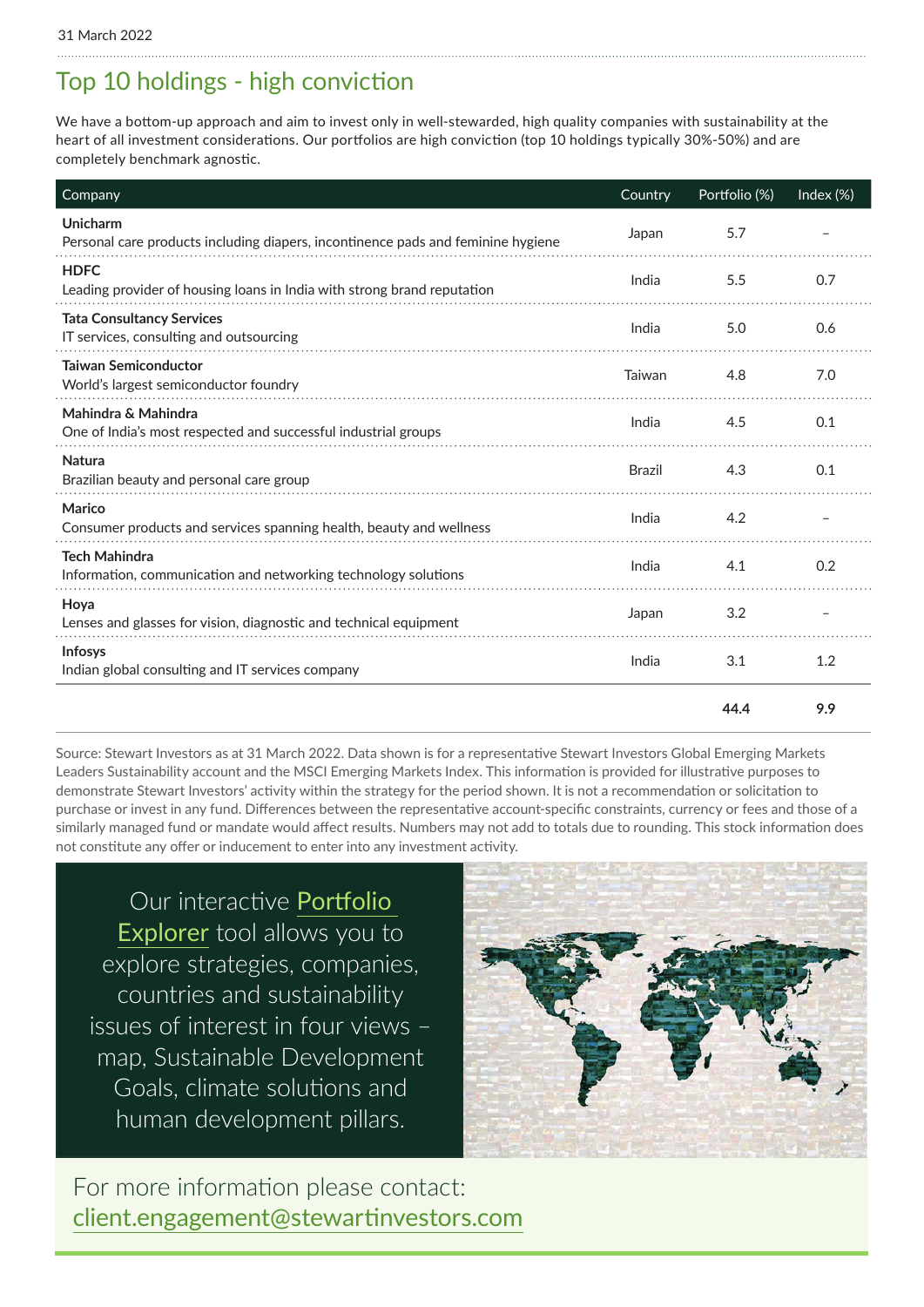#### Performance review

Our investment philosophy focuses on delivering strong absolute returns over cycles. This focus means that we define risk as the loss of clients' capital rather than in terms of deviation from any benchmark index. As a result, our performance is likely to lag steeply rising markets, but deliver better results in falling markets. This approach has served clients well over time and over cycles.

Given that the Global Emerging Markets Leaders Sustainability strategy is a newer strategy we have also included the performance of the Global Emerging Markets Sustainability - All-Cap - strategy for historical context of the wider investment strategy, team and approach.

| Discrete annual performance<br>USD - composite performance % p.a.                          | 12 months to<br>$31-Mar-21$ | 12 months to<br>$31 - \text{Mar-}22^*$ | Performance over periods<br>USD - composite performance % p.a.                             | Since launch<br>annualised |
|--------------------------------------------------------------------------------------------|-----------------------------|----------------------------------------|--------------------------------------------------------------------------------------------|----------------------------|
| <b>Stewart Investors Global Emerging Markets</b><br>Leaders Sustainability (gross of fees) | 53.6                        | $-4.4$                                 | <b>Stewart Investors Global Emerging Markets</b><br>Leaders Sustainability (gross of fees) | 211                        |
| <b>Stewart Investors Global Emerging Markets</b><br>Leaders Sustainability (net of fees)   | 52.3                        | $-5.2$                                 | <b>Stewart Investors Global Emerging Markets</b><br>Leaders Sustainability (net of fees)   | 20.2                       |
| <b>MSCI Emerging Markets Index</b>                                                         | 58.9                        | $-111$                                 | <b>MSCI Emerging Markets Index</b>                                                         | 18.9                       |

| Discrete annual performance<br>$\sqrt{USD}$ – composite performance % p.a.         | 12 months to<br>$31-Mar-18$ | $31-Mar-19$ | 12 months to 12 months to 12 months to<br>$31-Mar-20$ | 31-Mar-21 | 12 months to<br>$31-Mar-22$ |
|------------------------------------------------------------------------------------|-----------------------------|-------------|-------------------------------------------------------|-----------|-----------------------------|
| <b>Stewart Investors Global Emerging</b><br>Markets Sustainability (gross of fees) | 19.6                        | $-16$       | $-14.3$                                               | 51.0      | $-6.2$                      |
| <b>Stewart Investors Global Emerging</b><br>Markets Sustainability (net of fees)   | 18.6                        | $-24$       | $-15.0$                                               | 497       | $-7.0$                      |
| <b>MSCI Emerging Markets Index</b>                                                 | 254                         | $-71$       | -174                                                  | 58.9      | $-111$                      |

| Performance over periods<br>USD – composite performance $%$ p.a.                   | Since<br>launch | 10<br>years | 5<br>years | 3<br>years | 11<br>year |
|------------------------------------------------------------------------------------|-----------------|-------------|------------|------------|------------|
| <b>Stewart Investors Global Emerging Markets</b><br>Sustainability (gross of fees) | 134             | 7.2         | 74         | 67         | -62        |
| <b>Stewart Investors Global Emerging Markets</b><br>Sustainability (net of fees)   | 124             | 6.3         | 65         | 5 R        | -70        |
| <b>MSCI Emerging Markets Index</b>                                                 | 94              | 37          |            | 53         |            |

Global Emerging Markets Sustainability Investment style - downside protection Composite outperformance (USD net of fees)



**These figures refer to the past. Past performance is not a reliable indicator of future results. For investors based in countries with currencies other than USD, the return may increase or decrease as a result of currency fluctuations.**

Source: Stewart Investors and FactSet. Data shown for the Stewart Investors Global Emerging Markets Leaders Sustainability and Global Emerging Markets Sustainability Composites and MSCI Emerging Markets Index. Composite performance is shown on a gross and net of fees basis. Gross performance figures do not reflect the deduction of investment fees and expenses. A client's return will be reduced by the effect of investment fees and expenses. Net performance figures are calculated by subtracting a model annual management fee of 0.80% from the gross performance figures for the Global Emerging Markets Leaders Sustainability Composite and 0.85% for the Global Emerging Markets Sustainability Composite. No other expenses or costs have been taken into account when calculating the net performance. This information is provided for illustrative purposes to demonstrate Stewart Investors' activity within the strategy for the periods shown. It is not a recommendation or solicitation to purchase or invest in any fund. Differences between fund or clientspecific constraints and those of a similarly managed mandate would affect results. Outperformance shown versus the MSCI Emerging Markets Index. Index returns are shown on a total return basis and gross of tax. Since launch relates to inception of the composites on 1 April 2020 and 1 March 2009 respectively. All data to 31 March 2022 unless otherwise specified. \*Under Financial Conduct Authority regulations, we are required to show performance for five complete 12-month periods however, performance for this strategy does not exist for all five 12-month periods.